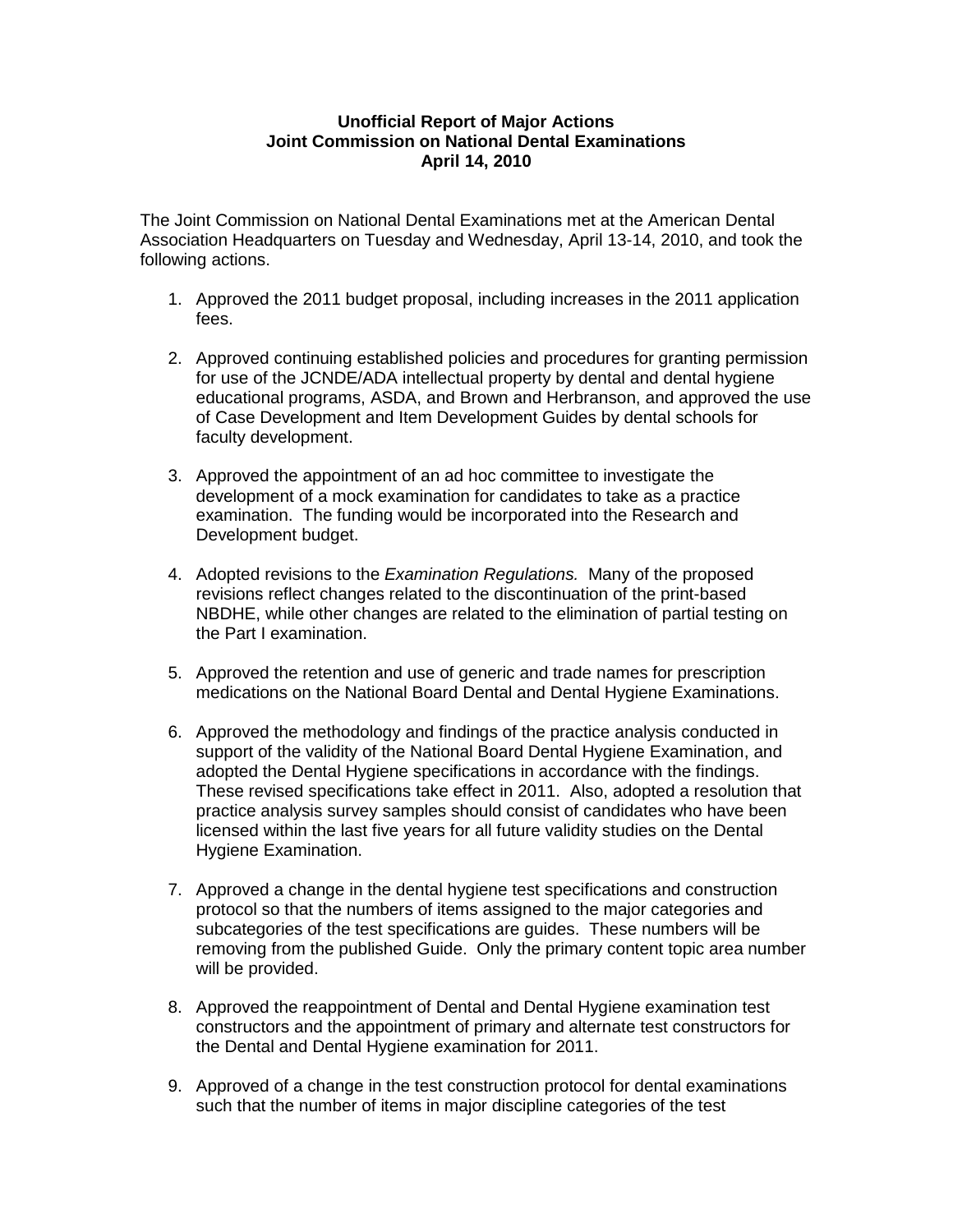specifications be required, while the number of items in subcategory levels be used as guides in examination development and the subcategories be removed from the dental specifications for candidates.

- 10. As a part of the JCNDE's small grants program, approved of the full funding in the amount of \$55,033 to support the research proposed by David Shin, Ph.D. Senior Research Scientist, Pearson, entitled *Implications of Converting the NBDE and the NBDHE to a Computerized Adaptive Testing Format*.
- 11. Adopted a resolution to continue to sponsor the IDEA Grant Program for another five funding cycles beginning in 2010-2011, with the funding up to \$60,000 for a project and fund a maximum of two research proposals per funding cycle. Standing committees and the Committee on an Integrated Examination will submit a priority list of future targeted RFPs to support innovation in assessment.
- 12. Approved of a list of 2010-2011 research and development projects and expenditures.
- 13. Approved the development of a Request for Proposals to provide a model for reporting diagnostic normative subscores for dental schools and dental hygiene programs for evaluation purposes. This new vehicle for reporting information to dental schools will replace the dental school profiles that will be discontinued in 2012.
- 14. Considered requests by ADEA to perform a review of the standard setting process, conduct an unscheduled Part II standard setting exercise in light of 2009 Part II failure rates and rescore Part II, if appropriate. Other requests included a review of changes to Part II, including cognitive level of items. The JCNDE took no actions relative to these requests.
- 15. Considered requests by ASDA to recalibrate Part II, explain the question review process, shorten the time between retakes, and reduce the retake fee. The JCNDE took no actions relative to these requests. A response to questions posed by ASDA has been prepared in a Q and A format and is being distributed.
- 16. Elected Ms. Kelley Shannon as the public member on the Joint Commission for the years 2011-2015. Elected Ms. Diane M. Dank as the alternate candidate, in the event Ms. Shannon is unable to accept the appointment.
- 17. Elected Dr. Andrew Spielman as chair and Dr. George "Buck" Conard, Jr. as vice chair of the Joint Commission for terms beginning October 2010.
- 18. April 25 will be the scheduled meeting date of the Joint Commission in 2012.

Dr. Bruce D. Horn, (AADB), chair Dr. Stephen T. Radack, III, (ADA), vice chair Dr. Ellen B. Byrne (ADEA) Dr. George "Buck" D. Conard, Jr. (AADB) Ms. Kari Cunningham (ASDA) Ms. Barbara Leatherman Dixon (ADHA) Dr. Jeri Ann Donahue (AADB)